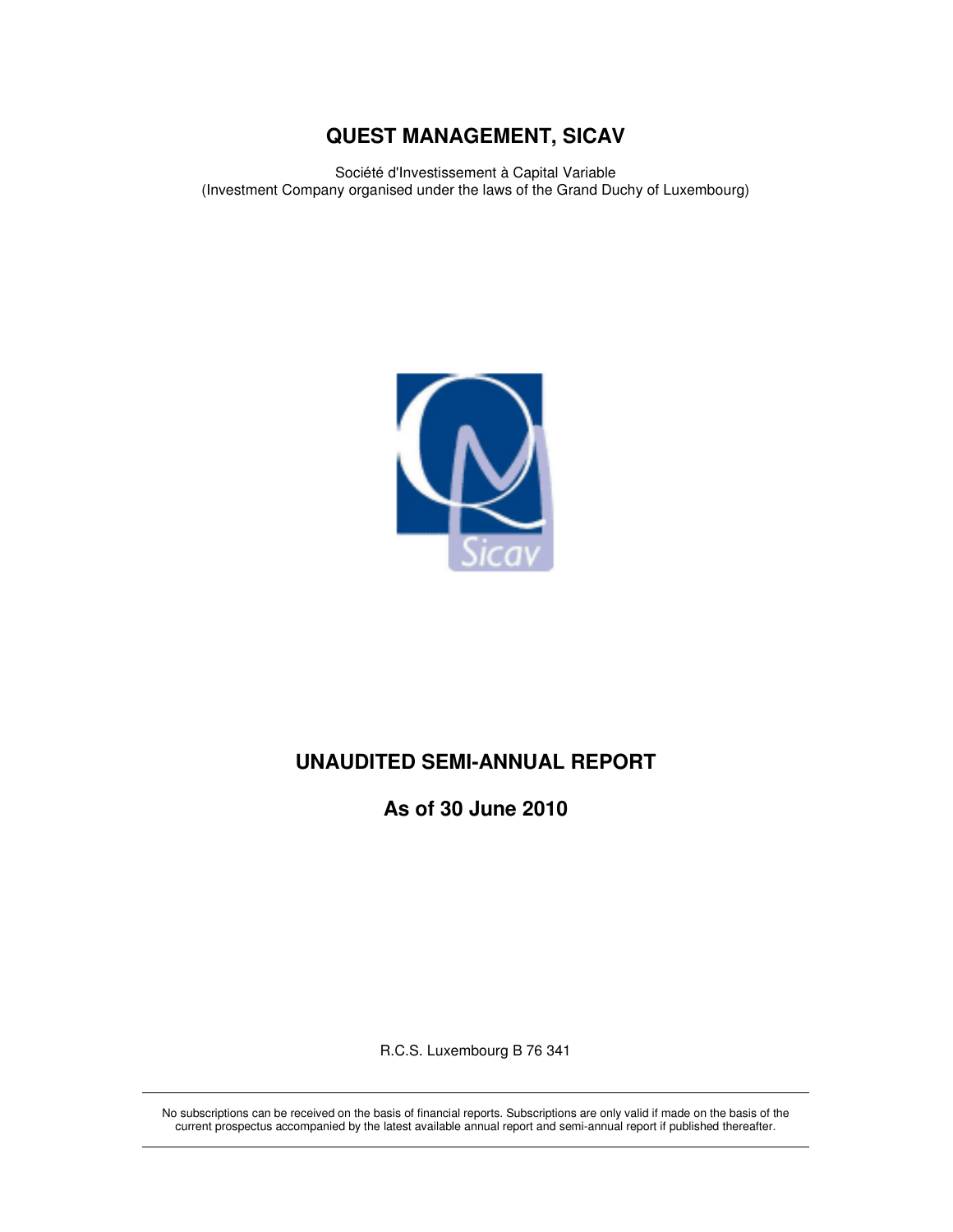Société d'Investissement à Capital Variable (Investment Company organised under the laws of the Grand Duchy of Luxembourg)

# **TABLE OF CONTENTS**

**UNAUDITED SEMI-ANNUAL REPORT** 

| MANAGEMENT AND ADMINISTRATION                    | 3                |
|--------------------------------------------------|------------------|
| STATEMENT OF NET ASSETS                          | 6                |
| STATEMENT OF OPERATIONS                          | $\overline{7}$   |
| STATEMENT OF CHANGES IN NET ASSETS               | 8                |
| CHANGES IN THE NUMBER OF SHARES OUTSTANDING      | 9                |
| STATISTICAL INFORMATION                          | 9                |
| STATEMENT OF THE SECURITIES PORTFOLIO            |                  |
| • QUEST MANAGEMENT, SICAV - QUEST CLEANTECH FUND | 10               |
| NOTES TO THE FINANCIAL STATEMENTS                | 12 <sup>12</sup> |
| SHAREHOLDER INFORMATION                          | 17               |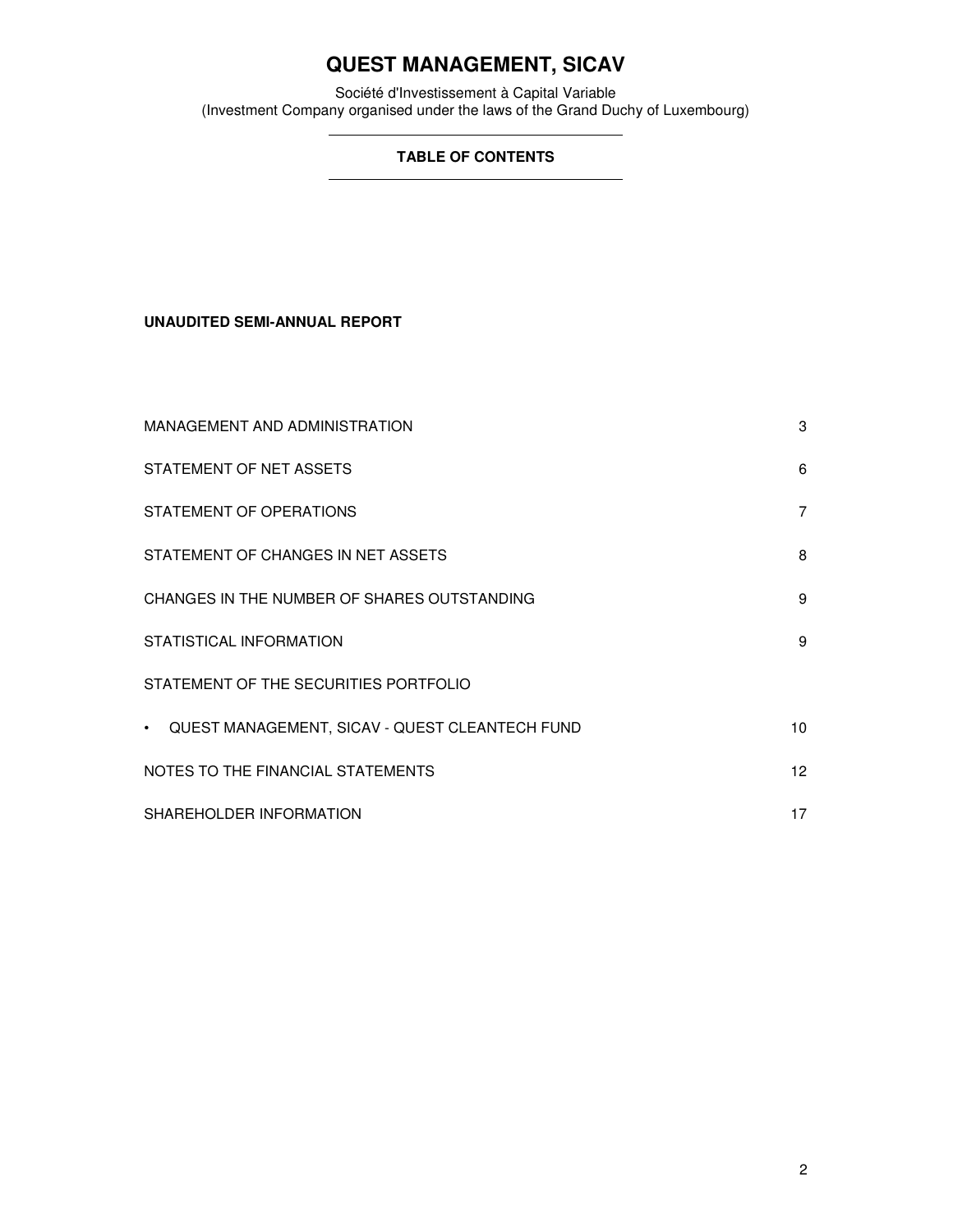Société d'Investissement à Capital Variable (Investment Company organised under the laws of the Grand Duchy of Luxembourg)

### **MANAGEMENT AND ADMINISTRATION**

### **BOARD OF DIRECTORS**

### **CHAIRMAN**

Mr Yves DE VOS Managing Director, VP Bank (Luxembourg) S.A. 26, Avenue de la Liberté L-1930 Luxembourg, Grand Duchy of Luxembourg

#### MEMBERS

Mr René AVONTS Managing Director, Quest Management N.V. Lei 19 bus 2 B-3000 Leuven, Belgium

> Dr Jos B. PEETERS Director, Quest Management N.V. Lei 19 bus 2 B-3000 Leuven, Belgium

Mr Romain MOEBUS Managing Director, VPB Finance S.A. 26, Avenue de la Liberté L-1930 Luxembourg, Grand Duchy of Luxembourg

#### **DAY-TO-DAY MANAGERS OF THE MANAGEMENT COMPANY**

Mr Romain MOEBUS Managing Driector, VPB Finance S.A. 26, Avenue de la Liberté L-1930 Luxembourg, Grand Duchy of Luxembourg

Mr Jos WAUTRAETS Executive Director, VPB Finance S.A. 26, Avenue de la Liberté L-1930 Luxembourg, Grand Duchy of Luxembourg

Mr Rolf DIDERRICH Executive Director, VPB Finance S.A. 26, Avenue de la Liberté L-1930 Luxembourg, Grand Duchy of Luxembourg

### **REGISTERED OFFICE**

26, Avenue de la Liberté L-1930 Luxembourg, Grand Duchy of Luxembourg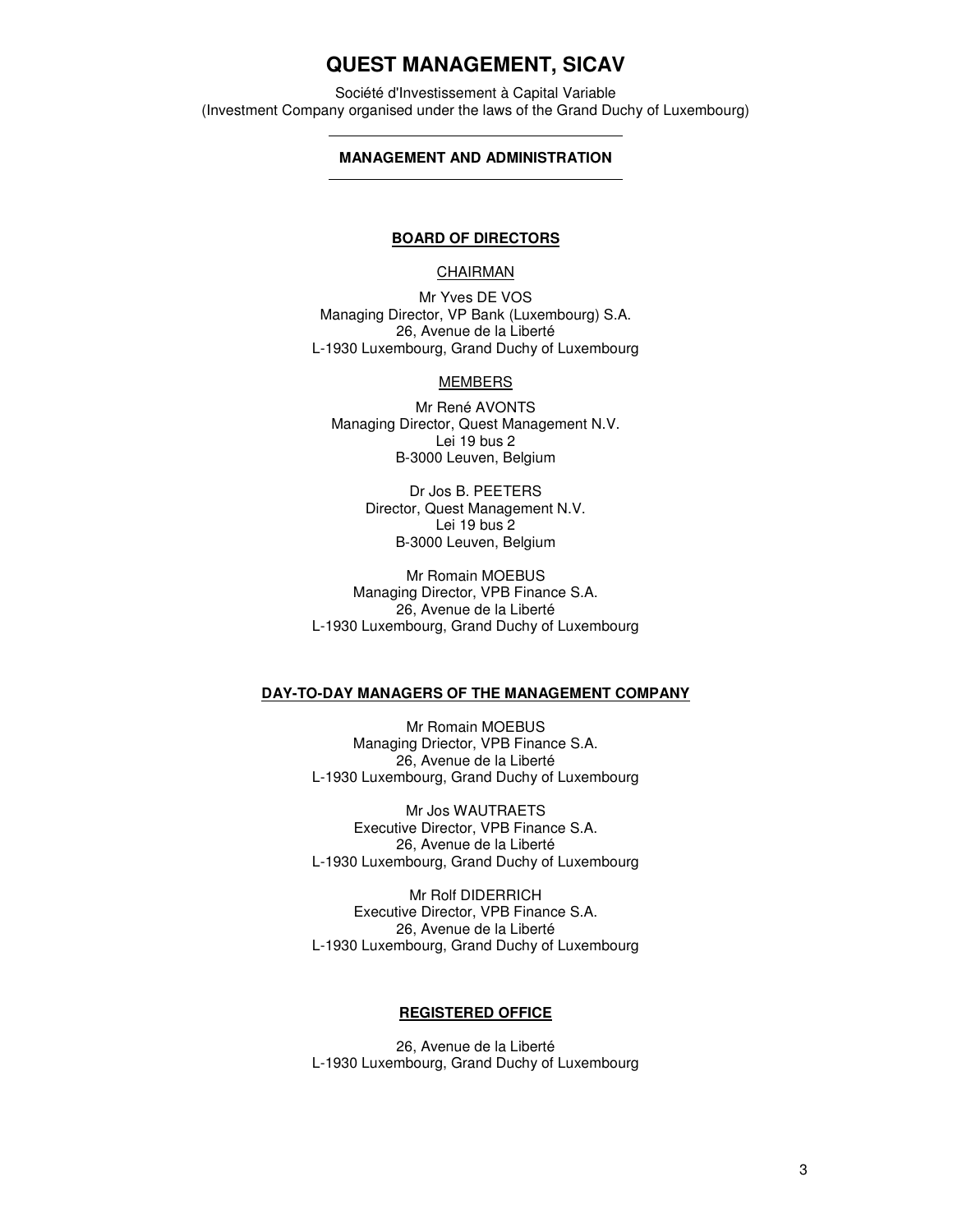Société d'Investissement à Capital Variable (Investment Company organised under the laws of the Grand Duchy of Luxembourg)

### **MANAGEMENT AND ADMINISTRATION**

(continued)

#### **MAILING ADDRESS**

P.O. Box 923 L-2019 Luxembourg, Grand Duchy of Luxembourg

#### **REGISTRATION NUMBER**

Luxembourg R.C.S. B 76 341 Luxembourg VAT number LU23760362

### **MANAGEMENT COMPANY, INVESTMENT MANAGER, CENTRAL ADMINISTRATION AGENT, CORPORATE AND DOMICILIARY AGENT, REGISTRAR AND TRANSFER AGENT**

VPB Finance S.A. 26, Avenue de la Liberté L-1930 Luxembourg, Grand Duchy of Luxembourg

### **CUSTODIAN BANK AND PAYING AGENT**

VP Bank (Luxembourg) S.A. 26, Avenue de la Liberté L-1930 Luxembourg, Grand Duchy of Luxembourg

#### **INVESTMENT ADVISOR**

Quest Management N.V. Lei 19 bus 2 B-3000 Leuven, Belgium

#### **MARKETING AGENT**

Quest Management N.V. Lei 19 bus 2 B-3000 Leuven, Belgium

### **DISTRIBUTOR**

Dresdner Van Moer Courtens N.V. 100, Boulevard due Souverain B-1170 Bruxelles, Belgium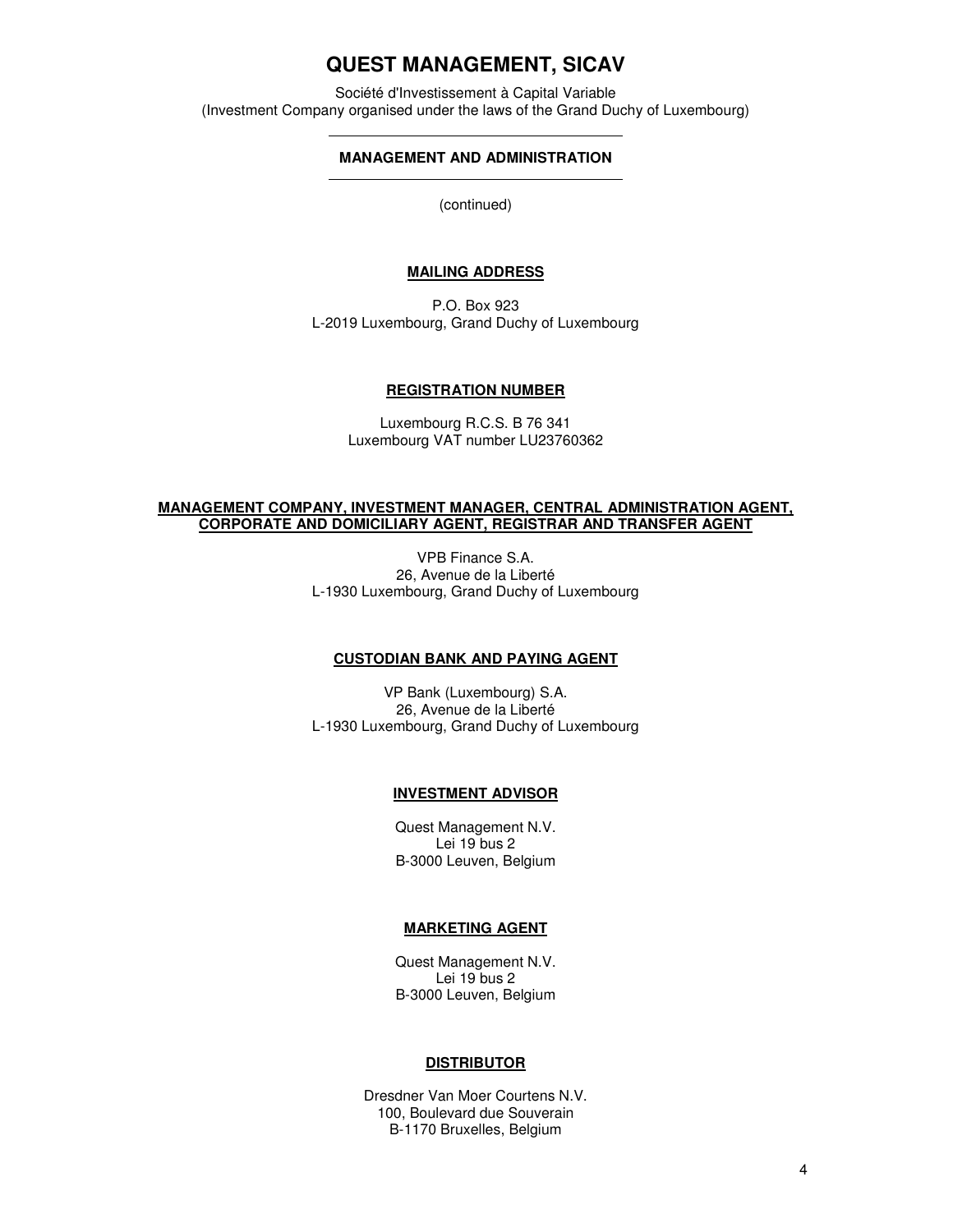Société d'Investissement à Capital Variable (Investment Company organised under the laws of the Grand Duchy of Luxembourg)

# **MANAGEMENT AND ADMINISTRATION**

(continued)

### **REGISTRATION COUNTRY**

Belgium **Netherlands** Sweden

## **AUDITORS**

Deloitte S.A. 560, Rue de Neudorf L-2220 Luxembourg, Grand Duchy of Luxembourg

### **LEGAL ADVISOR**

Bonn Schmitt Steichen 44, Rue de la Vallée L-2661 Luxembourg, Grand Duchy of Luxembourg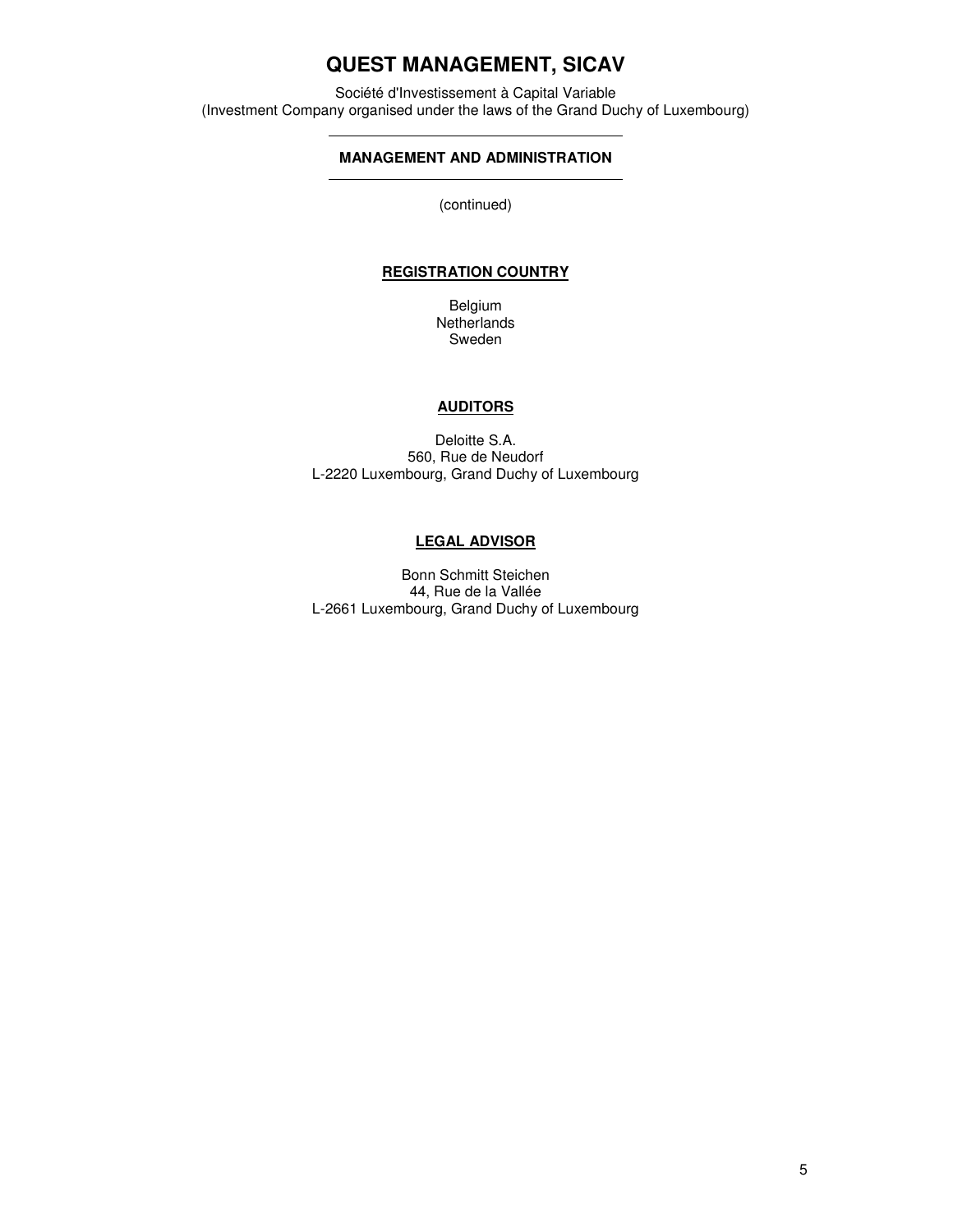Société d'Investissement à Capital Variable (Investment Company organised under the laws of the Grand Duchy of Luxembourg)

### **STATEMENT OF NET ASSETS**

### **As of 30 June 2010**

|                                                                                                                                             | Quest Management -<br>Quest Cleantech<br>Fund                            | Combined                                                                 |
|---------------------------------------------------------------------------------------------------------------------------------------------|--------------------------------------------------------------------------|--------------------------------------------------------------------------|
|                                                                                                                                             | (in EUR)                                                                 | (in EUR)                                                                 |
| <b>ASSETS</b>                                                                                                                               |                                                                          |                                                                          |
| Securities portfolio (at cost)<br>Unrealised appreciation/depreciation (-)                                                                  | 6,181,449.22<br>1,004,248.59                                             | 6,181,449.22<br>1,004,248.59                                             |
| Securities portfolio at market value                                                                                                        | 7,185,697.81                                                             | 7,185,697.81                                                             |
| Cash at banks<br>Receivables on securities sold<br>Receivables on dividends<br>Formation expenses (net)<br>Other assets<br>Prepaid expenses | 184,919.62<br>149,321.22<br>2,760.11<br>2,490.17<br>7,377.76<br>2,520.55 | 184,919.62<br>149,321.22<br>2,760.11<br>2,490.17<br>7,377.76<br>2,520.55 |
| <b>TOTAL ASSETS</b>                                                                                                                         | 7,535,087.24                                                             | 7,535,087.24                                                             |
| <b>LIABILITIES</b>                                                                                                                          |                                                                          |                                                                          |
| Payables on redemptions<br>Accrued expenses                                                                                                 | $-20,093.75$<br>$-15,519.31$                                             | $-20,093.75$<br>$-15,519.31$                                             |
| <b>TOTAL LIABILITIES</b>                                                                                                                    | $-35,613.06$                                                             | $-35,613.06$                                                             |
| <b>NET ASSETS</b>                                                                                                                           | 7,499,474.18                                                             | 7,499,474.18                                                             |
| TOTAL NUMBER OF SHARES OUTSTANDING<br>Class A EUR<br>Class B EUR<br>Class C EUR                                                             | 53,923.5494<br>11,258.2740<br>5,000.0000                                 |                                                                          |
| <b>NET ASSET VALUE PER SHARE</b><br>Class A EUR<br>Class B EUR<br>Class C EUR                                                               | 106.47<br>107.59<br>109.43                                               |                                                                          |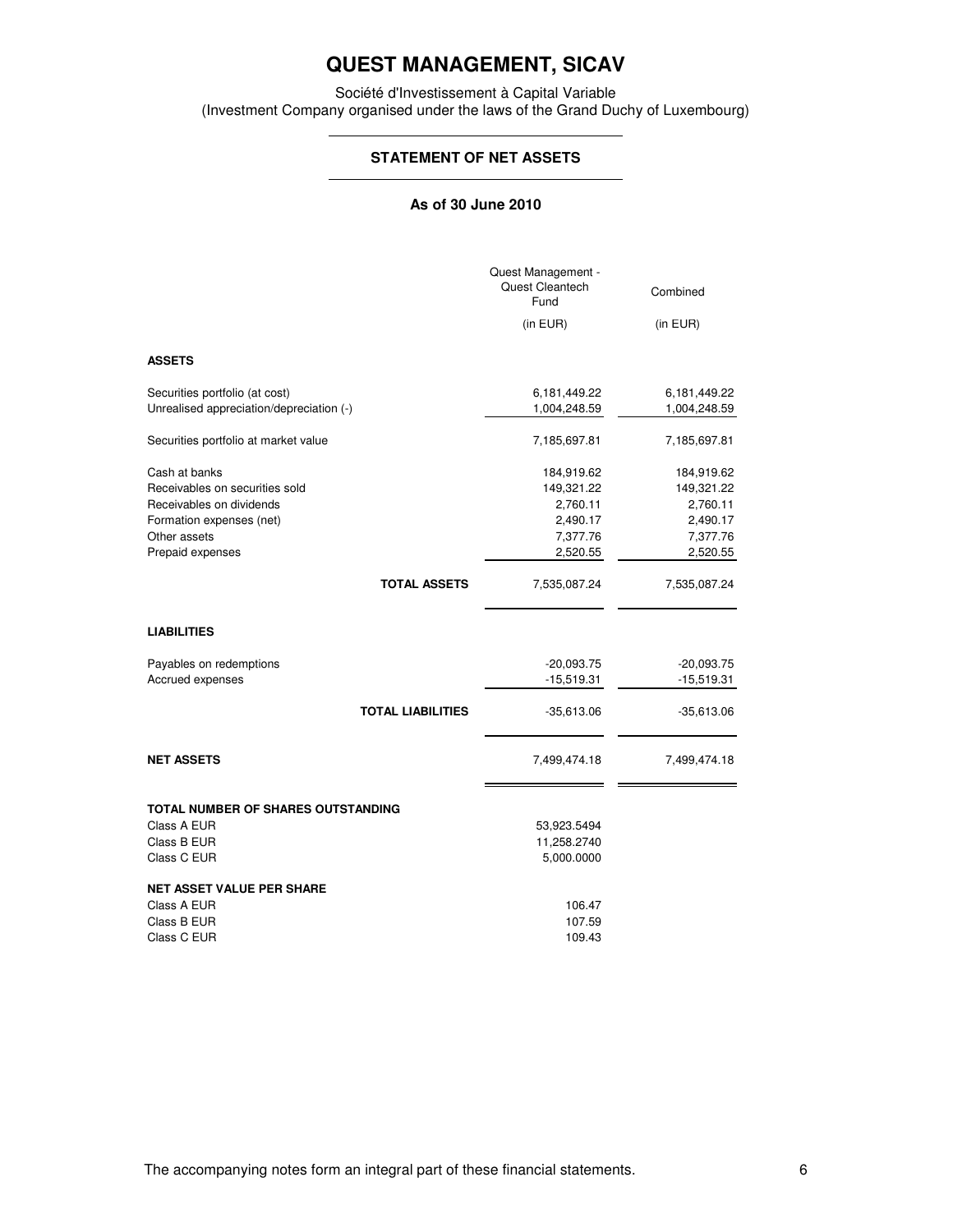Société d'Investissement à Capital Variable (Investment Company organised under the laws of the Grand Duchy of Luxembourg)

### **STATEMENT OF OPERATIONS**

## **For the year/period ended 30 June 2010**

|                                                                         | Quest Management -<br>Quest Cleantech<br>Fund | Combined      |
|-------------------------------------------------------------------------|-----------------------------------------------|---------------|
|                                                                         | (in EUR)                                      | (in EUR)      |
| <b>INCOME</b>                                                           |                                               |               |
| Dividends, net                                                          | 76,849.16                                     | 76,849.16     |
| Other income                                                            | 5,353.54                                      | 5,353.54      |
|                                                                         | 82,202.70                                     | 82,202.70     |
| <b>EXPENSES</b>                                                         |                                               |               |
| Performance fees                                                        | $-78,515.66$                                  | $-78,515.66$  |
| Investment advisory and management fees                                 | $-10, 177.61$                                 | $-10,177.61$  |
| Custodian and central administration fees                               | $-20,714.38$                                  | $-20,714.38$  |
| Subscription tax                                                        | $-2,034.85$                                   | $-2,034.85$   |
| Depreciation formation expenses                                         | $-438.87$                                     | $-438.87$     |
| Audit fees                                                              | $-6,843.29$                                   | $-6,843.29$   |
| Other charges                                                           | $-37,770.17$                                  | $-37,770.17$  |
| Interest paid on bank overdraft                                         | $-10.61$                                      | $-10.61$      |
|                                                                         | $-156,505.44$                                 | $-156,505.44$ |
| <b>NET INCOME/LOSS (-) FROM INVESTMENTS</b>                             | $-74,302.74$                                  | $-74,302.74$  |
| Net realised foreign exchange gain/loss (-)                             | $-6,503.62$                                   | $-6,503.62$   |
| Net realised gain/loss (-) on sales of securities                       | 540,999.80                                    | 540,999.80    |
|                                                                         |                                               |               |
| NET REALISED PROFIT/LOSS (-) FOR THE YEAR/PERIOD                        | 460,193.44                                    | 460,193.44    |
| <b>NET CHANGE IN UNREALISED APPRECIATION/DEPRECIATION (-)</b>           |                                               |               |
| - on foreign exchange                                                   | 23,699.77                                     | 23,699.77     |
| - on securities                                                         | $-54,284.92$                                  | $-54,284.92$  |
| <b>INCREASE/DECREASE (-) IN NET</b><br>ASSETS AS A RESULT OF OPERATIONS | 429,608.29                                    | 429,608.29    |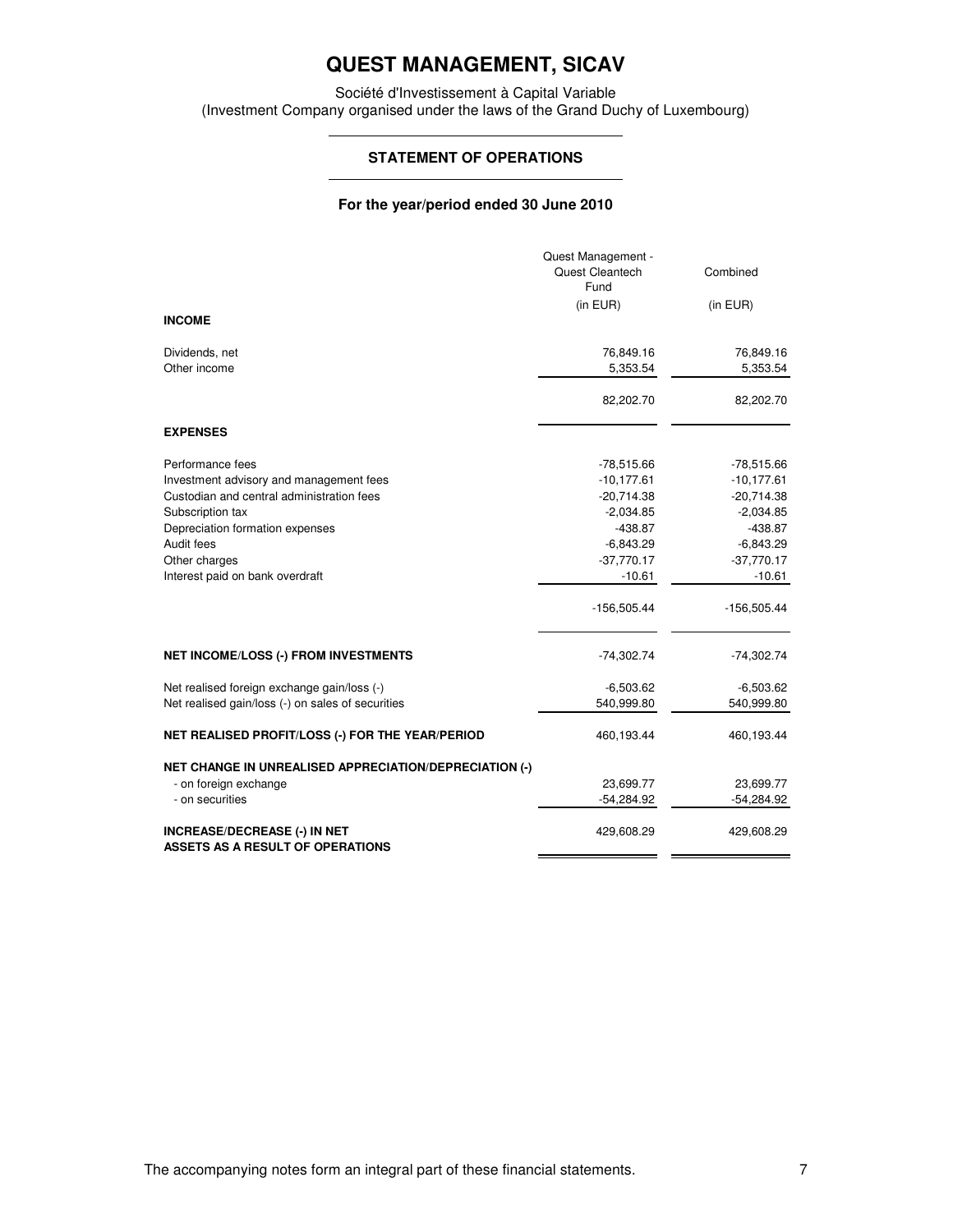Société d'Investissement à Capital Variable (Investment Company organised under the laws of the Grand Duchy of Luxembourg)

# **STATEMENT OF CHANGES IN NET ASSETS**

### **For the year/period ended 30 June 2010**

|                                                                  | Quest Management -<br>Quest Cleantech<br>Fund<br>(in EUR) | Combined<br>(in EUR)            |
|------------------------------------------------------------------|-----------------------------------------------------------|---------------------------------|
| <b>NET ASSETS</b><br>Beginning of the year/period                | 8,485,534.30                                              | 8,485,534.30                    |
| <b>CHANGES FROM INVESTMENT ACTIVITIES</b>                        |                                                           |                                 |
| Increase/decrease (-) in net assets as a result<br>of operations | 429,608.29                                                | 429,608.29                      |
| <b>CHANGES FROM CAPITAL TRANSACTIONS</b>                         |                                                           |                                 |
| Proceeds from shares issued<br>Payments for shares redeemed      | 1,055,497.27<br>$-2,471,165.68$                           | 1,055,497.27<br>$-2,471,165.68$ |
|                                                                  | $-1,415,668.41$                                           | $-1,415,668.41$                 |
| <b>NET ASSETS</b><br>End of the year/period                      | 7,499,474.18                                              | 7,499,474.18                    |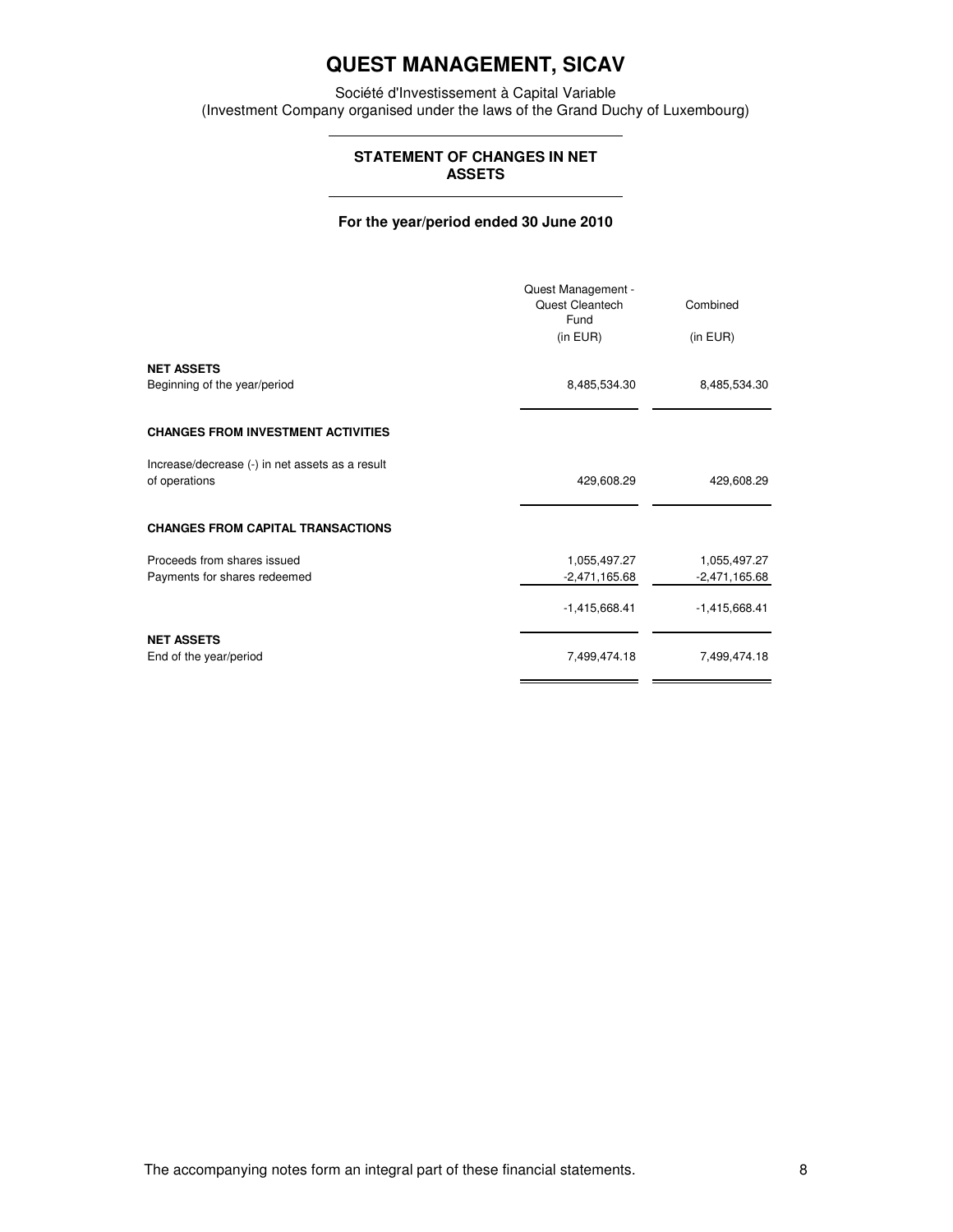Société d'Investissement à Capital Variable (Investment Company organised under the laws of the Grand Duchy of Luxembourg)

# **CHANGES IN THE NUMBER OF SHARES OUTSTANDING**

#### **As of 30 June 2010**

#### **Quest Management - Quest Cleantech Fund**

|                                                            | Class A EUR                | Class B EUR                 | Class C EUR                                          |
|------------------------------------------------------------|----------------------------|-----------------------------|------------------------------------------------------|
| Number of shares at the beginning of the year/period       | 65.566.3915                | 12.964.2740                 | 5,000.0000                                           |
| Number of shares issued<br>Number of shares redeemed       | 8,112.1246<br>-19,754.9667 | 1,866,0000<br>$-3.572.0000$ | $\overline{\phantom{a}}$<br>$\overline{\phantom{0}}$ |
| Number of shares outstanding at the end of the year/period | 53,923.5494                | 11.258.2740                 | 5,000.0000                                           |

### **STATISTICAL INFORMATION**

|                                                        | 30 June 2010 | 31 December 2009 | 31 December 2008 |
|--------------------------------------------------------|--------------|------------------|------------------|
| <b>Total Company (in EUR)</b><br>Net Assets of Company | 7,499,474.18 | 8,485,534.00     | 2,267,291.99     |
| Quest Management - Quest Cleantech Fund (in EUR)       |              |                  |                  |
| Class A EUR                                            |              |                  |                  |
| Shares outstanding                                     | 53,923.5494  | 65,566.3915      | 27,100.0314      |
| Net asset value per share (in EUR)                     | 106.47       | 101.36           | 65.56            |
| Class B EUR                                            |              |                  |                  |
| Shares outstanding                                     | 11,258.2740  | 12,964.2740      | 2,490.0000       |
| Net asset value per share (in EUR)                     | 107.59       | 102.02           | 65.26            |
| Class C EUR                                            |              |                  |                  |
| Shares outstanding                                     | 5,000.0000   | 5,000.0000       | 5,000.0000       |
| Net asset value per share (in EUR)                     | 109.43       | 103.38           | 65.63            |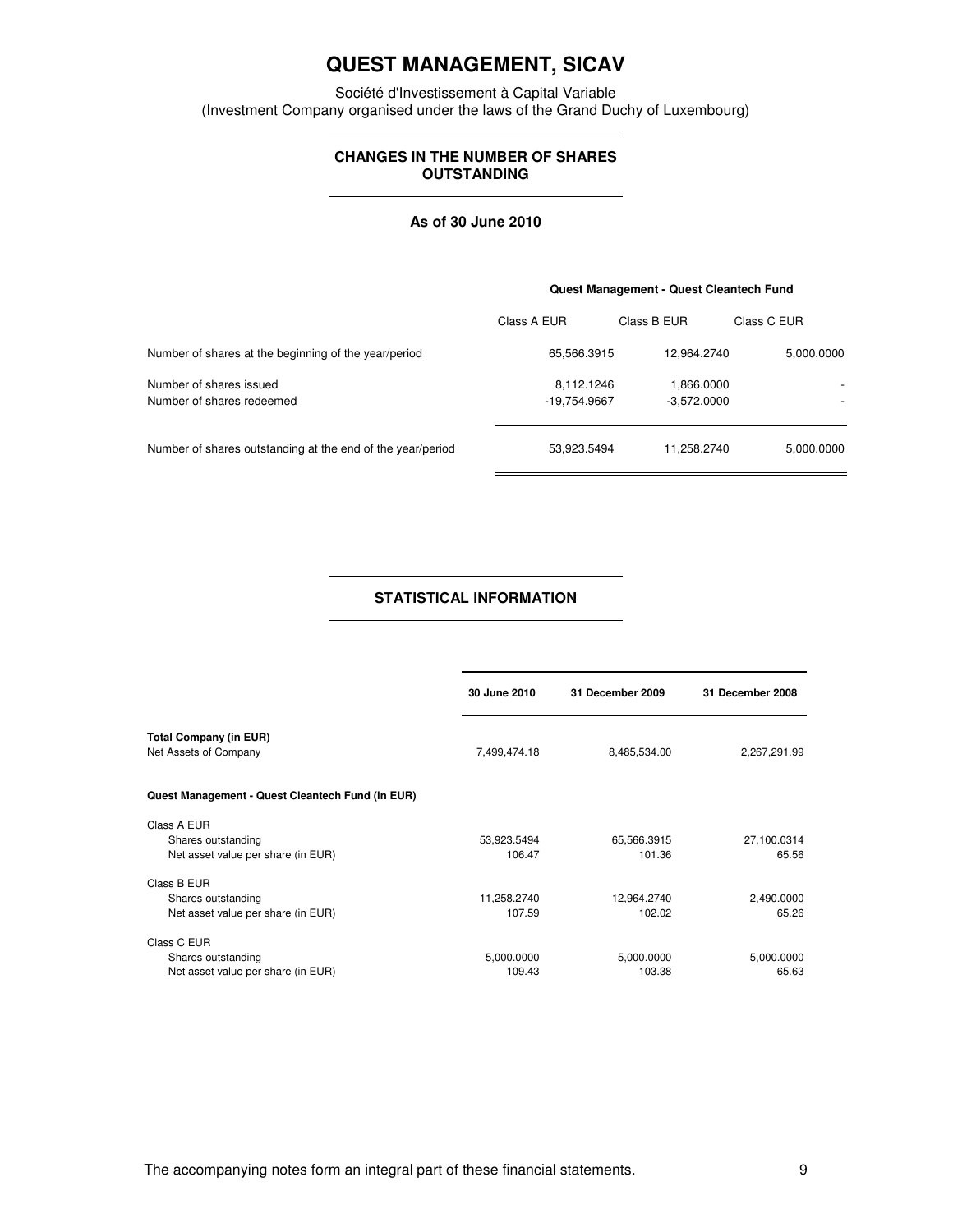Société d'Investissement à Capital Variable (Investment Company organised under the laws of the Grand Duchy of Luxembourg)

### **QUEST MANAGEMENT - QUEST CLEANTECH FUND**

### **Securities Portfolio as of 30 June 2010**  (in EUR)

Transferable securities admitted to an official stock exchange listing

**Shares** 

|            | Nominal Value/ |                                                             |              | $%$ of            |
|------------|----------------|-------------------------------------------------------------|--------------|-------------------|
| Currency   | Quantity       | Description                                                 | Market Value | <b>Net Assets</b> |
| <b>EUR</b> | 10,999         | <b>ACCELL GROUP</b>                                         | 379,465.50   | 5.06              |
| <b>EUR</b> | 9,250          | ANDRITZ AG ONW                                              | 425,500.00   | 5.67              |
| <b>EUR</b> | 32,000         | <b>ARCADIS NV</b>                                           | 472,000.00   | 6.29              |
| <b>EUR</b> | 27,500         | CENTROTEC SUSTAINABLE AG                                    | 348,975.00   | 4.65              |
| <b>USD</b> | 30,000         | <b>CORNING INC</b>                                          | 396,643.73   | 5.29              |
| <b>USD</b> | 4,000          | DONALDSON CO INC                                            | 139,664.44   | 1.86              |
| <b>EUR</b> | 7,000          | <b>FAIVELEY TRANSPORT</b>                                   | 379,400.00   | 5.06              |
| <b>USD</b> | 1,000          | FIRST SOLAR INC                                             | 93,188.76    | 1.24              |
| <b>CHF</b> | 2,500          | <b>GEBERIT AG-REG</b>                                       | 318,756.90   | 4.25              |
| <b>GBP</b> | 100,000        | HANSEN TRANSMISSIONS INT                                    | 91,120.57    | 1.22              |
| <b>EUR</b> | 11,500         | <b>IMTECH NV</b>                                            | 243,800.00   | 3.25              |
| <b>EUR</b> | 20,000         | INIT INNOVATION IN TRAFFIC S                                | 281,000.00   | 3.75              |
| <b>USD</b> | 4,750          | <b>ITRON INC</b>                                            | 240,397.21   | 3.21              |
| <b>CHF</b> | 1,000          | LEM HOLDING SA-REG                                          | 261,059.07   | 3.48              |
| <b>USD</b> | 17,500         | LKQ CORP                                                    | 276,217.94   | 3.68              |
| <b>EUR</b> | 2,000          | MAYR-MELNHOF KARTON AG                                      | 145,500.00   | 1.94              |
| <b>USD</b> | 15,000         | NALCO HOLDING CO                                            | 251,248.63   | 3.35              |
| <b>EUR</b> | 18,500         | <b>NEMETSCHEK AG</b>                                        | 419,950.00   | 5.60              |
| <b>EUR</b> | 4.022          | PFEIFFER VACUUM TECHNOLOGY                                  | 244,497.38   | 3.26              |
| <b>EUR</b> | 10,000         | PHOENIX SOLAR AG                                            | 310,000.00   | 4.13              |
| <b>EUR</b> | 4,000          | SMA SOLAR TECHNOLOGY AG                                     | 336,440.00   | 4.49              |
| <b>NOK</b> | 60,000         | <b>TOMRA SYSTEMS ASA</b>                                    | 207,064.70   | 2.76              |
| <b>EUR</b> | 20,000         | TRANSICS INTERNATIONAL NV                                   | 96,000.00    | 1.28              |
| <b>EUR</b> | 13,000         | <b>UMICORE</b>                                              | 310,115.00   | 4.14              |
| <b>DKK</b> | 9,500          | <b>VESTAS WIND SYSTEMS A/S</b>                              | 325,572.51   | 4.34              |
| <b>USD</b> | 7,500          | WASTE MANAGEMENT INC                                        | 192,120.47   | 2.56              |
|            |                | Total shares admitted to an official stock exchange listing | 7,185,697.81 | 95.81             |
|            |                | <b>TOTAL PORTFOLIO</b>                                      | 7,185,697.81 | 95.81             |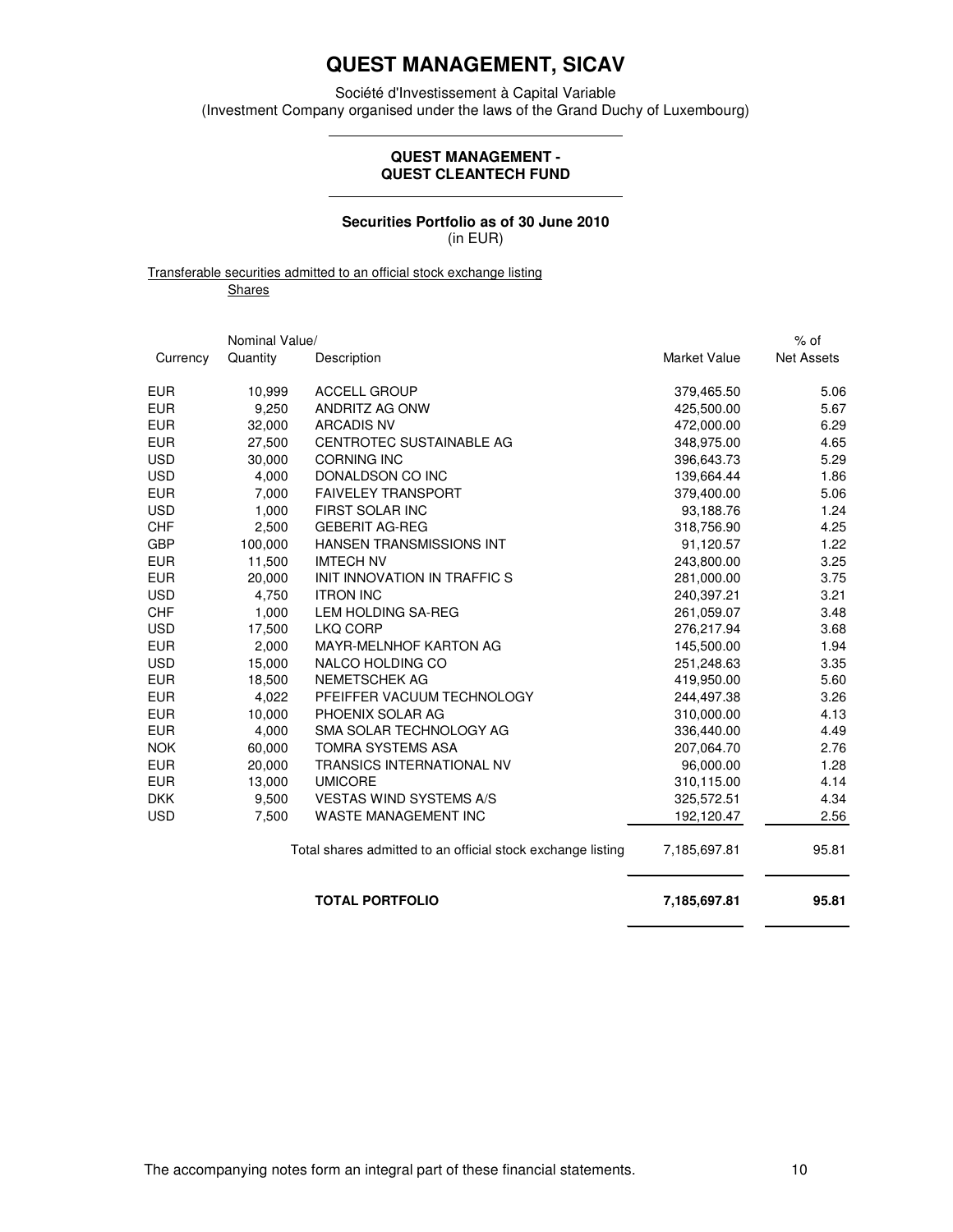Société d'Investissement à Capital Variable (Investment Company organised under the laws of the Grand Duchy of Luxembourg)

### **QUEST MANAGEMENT - QUEST CLEANTECH FUND**

### **Securities Portfolio as of 30 June 2010**  (in EUR)

(continued)

**Breakdown by country**  $\%$  of Net Assets Austria 7.61 Belgium 6.64 Denmark 4.34 France 5.06 Germany 25.88 Netherlands 14.60 Norway 2.76 Switzerland 7.73 United States of America 21.19

|              | -------- |
|--------------|----------|
| <b>TOTAL</b> | 95.81    |
|              |          |

| <b>Breakdown by currency</b> | % of<br><b>Net Assets</b> |
|------------------------------|---------------------------|
| <b>CHF</b>                   | 7.73                      |
| <b>DKK</b>                   | 4.34                      |
| <b>EUR</b>                   | 58.57                     |
| <b>GBP</b>                   | 1.22                      |
| <b>NOK</b>                   | 2.76                      |
| <b>USD</b>                   | 21.19                     |
| <b>TOTAL</b>                 | 95.81                     |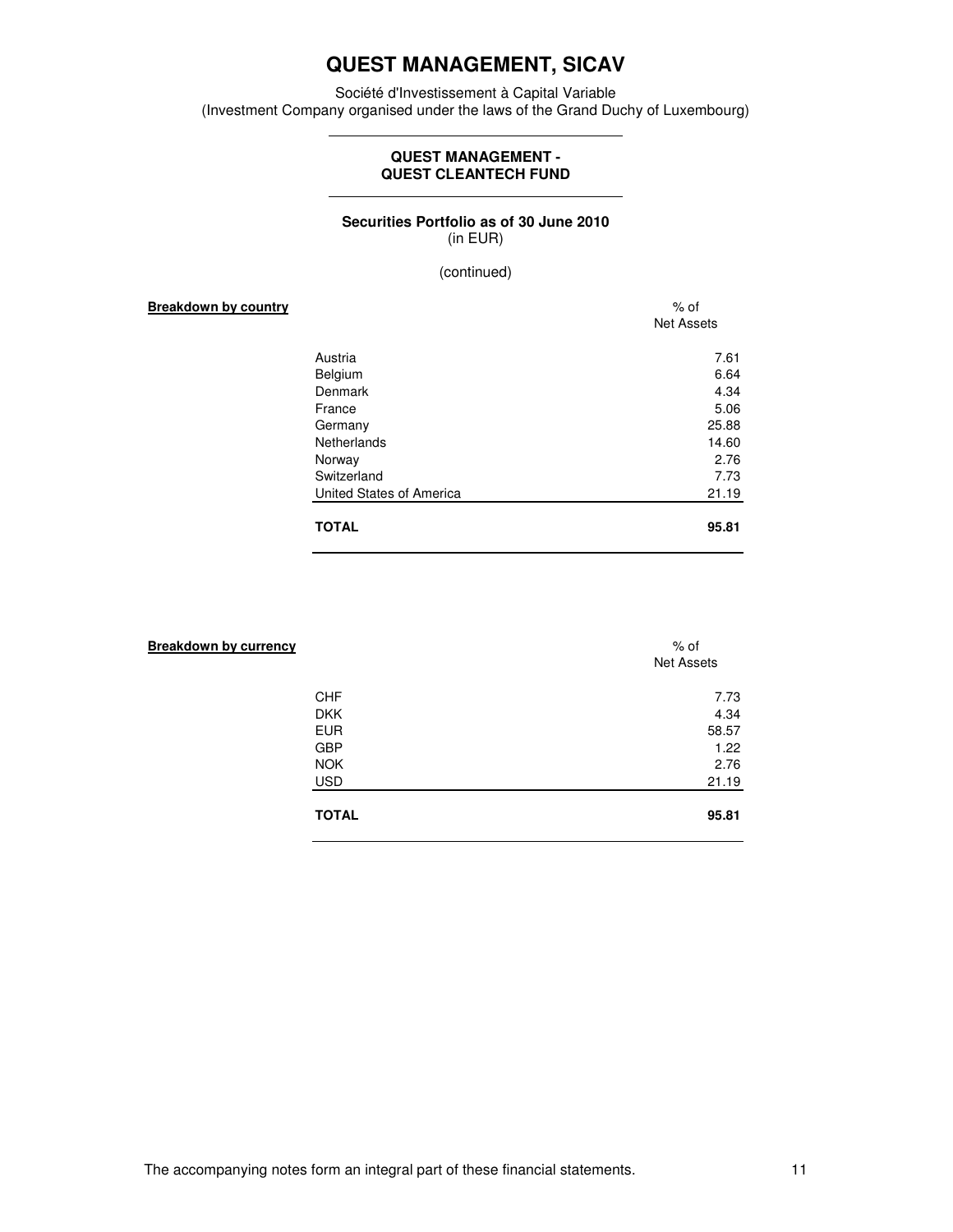Société d'Investissement à Capital Variable (Investment Company organised under the laws of the Grand Duchy of Luxembourg)

### **NOTES TO THE FINANCIAL STATEMENTS AS OF 30 JUNE 2010**

### **Note 1 General Information**

QUEST MANAGEMENT, SICAV (hereafter the "Company") is a Company incorporated on 16 June 2000 as a "Société Anonyme" qualifying as a "Société d'Investissement à Capital Variable" with multiple Sub-Funds and is governed by Part I of the amended Luxembourg law of 20 December 2002 on undertakings for collective investment (the "2002 Law"). It is established for an undetermined duration from the date of incorporation.

The Company presently contains one Sub-Fund:

• Quest Management - Quest Cleantech Fund (in EUR) Class A, B, and C Shares, each available in EUR

The Board of Directors of the Company has designated VPB Finance S.A. to act as Management Company for the Company under the terms of the Management Company Services Agreement dated 1 April 2007, as the same may be amended from time to time (last amendment on 1 April 2008). The Management Company is a public limited company ("société anonyme"). Its articles have been amended on 20 June 2006 in order to allow it to act as a Management Company under Chapter 13 of the 2002 Law. It presently exists for an unlimited period of time. As such, the Management Company will perform and render without limitation: (i) investment management services, (ii) administrative agency, corporate and domiciliary agency, registrar and transfer agency services, and (iii) marketing, principal distribution and sales services.

As of the date of this report, VPB Finance S.A. acted as Management Company for the following Luxembourg investment funds:

- Harvest Investment Fund
- Performa Fund
- Quest Management, SICAV

### **Note 2**

### **Summary of significant accounting policies**

The financial statements of the Company are prepared in accordance with Luxembourg regulations relating to undertakings for collective investments. The combined financial statements are expressed in EUR and are presented for information purposes only.

a) Foreign currency translation

Investments as well as other assets and liabilities stated in foreign currencies are translated at the exchange rates prevailing as at the date of the report. The costs of investments are at historical exchange rates. Transactions in foreign currency during the year are translated at the rates prevailing at the date of transaction. Realised and unrealised exchange gains and losses are recorded in the statement of operations.

b) Investments

The value of securities, which are traded on a stock exchange or traded on an other regulated market providing reliable price quotations are valued at the latest price available on the valuation day. In the event that any securities held in the portfolio are not listed on any stock exchange or not traded on any other regulated market or if the price obtained as described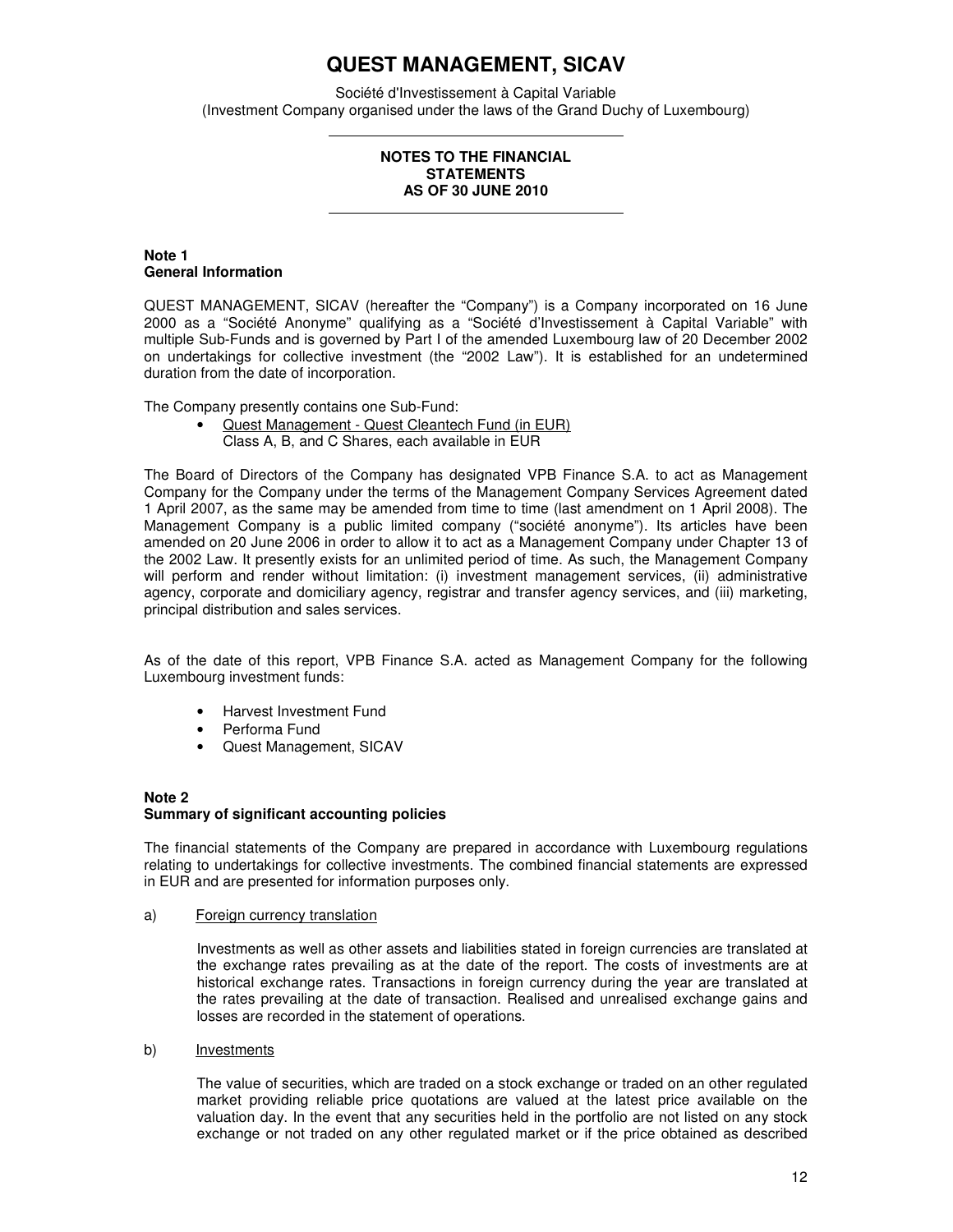Société d'Investissement à Capital Variable (Investment Company organised under the laws of the Grand Duchy of Luxembourg)

### **NOTES TO THE FINANCIAL STATEMENTS AS OF 30 JUNE 2010**

### (continued)

above is not representative of the fair market value of the securities, the value of such securities will be based on the reasonably foreseeable sales price determined prudently and in good faith in accordance with generally accepted valuation principles. The cost of investments sold is determined on the basis of the weighted average price method.

### c) Income recognition

Interest income is accounted for on an accrual basis. Dividends are accrued on the date upon which the relevant security becomes ex-dividend, to the extent information thereon is reasonably available to the Sub-Funds. These are accounted for net of any applicable withholding taxes in the relevant country.

#### **Note 3 Net asset value**

### a) Computation

The Net Asset Value per share is expressed in the currency of the relevant Sub-Fund and is determined on each banking business day, by dividing the net assets of the relevant Sub-Fund by the number of shares issued and outstanding in the relevant Sub-Fund.

### b) Redemption of shares

Each shareholder of a Sub-Fund has the right to request at any time the redemption of his shares at an amount equal to the Net Asset Value of the relevant Sub-Fund as described in the preceding paragraph.

For each Sub-Fund the Company may temporarily suspend the calculation of the Net Asset Value per share, the redemption and the conversion of shares under certain well-defined circumstances as disclosed in the Prospectus.

### **Note 4**

### **Investment advisory and management fees**

The Company pays to the Investment Advisor at the end of each month a fixed advisory fee determined in the Investment Advisory agreement dated 1 April 2007 and amended on 1 April 2008, as follows:

### Quest Management – Quest Cleantech Fund

| Class A shares<br>$\overline{\phantom{0}}$<br>none |                                                                                              |  |  |
|----------------------------------------------------|----------------------------------------------------------------------------------------------|--|--|
| Class B shares<br>$\overline{\phantom{0}}$         | 1.25% p.a. of the respective Sub-Fund's average Net Asset Value                              |  |  |
|                                                    | during the relevant month                                                                    |  |  |
| Class C shares<br>$\overline{\phantom{0}}$         | 0.50% p.a. of the respective Sub-Fund's average Net Asset Value<br>during the relevant month |  |  |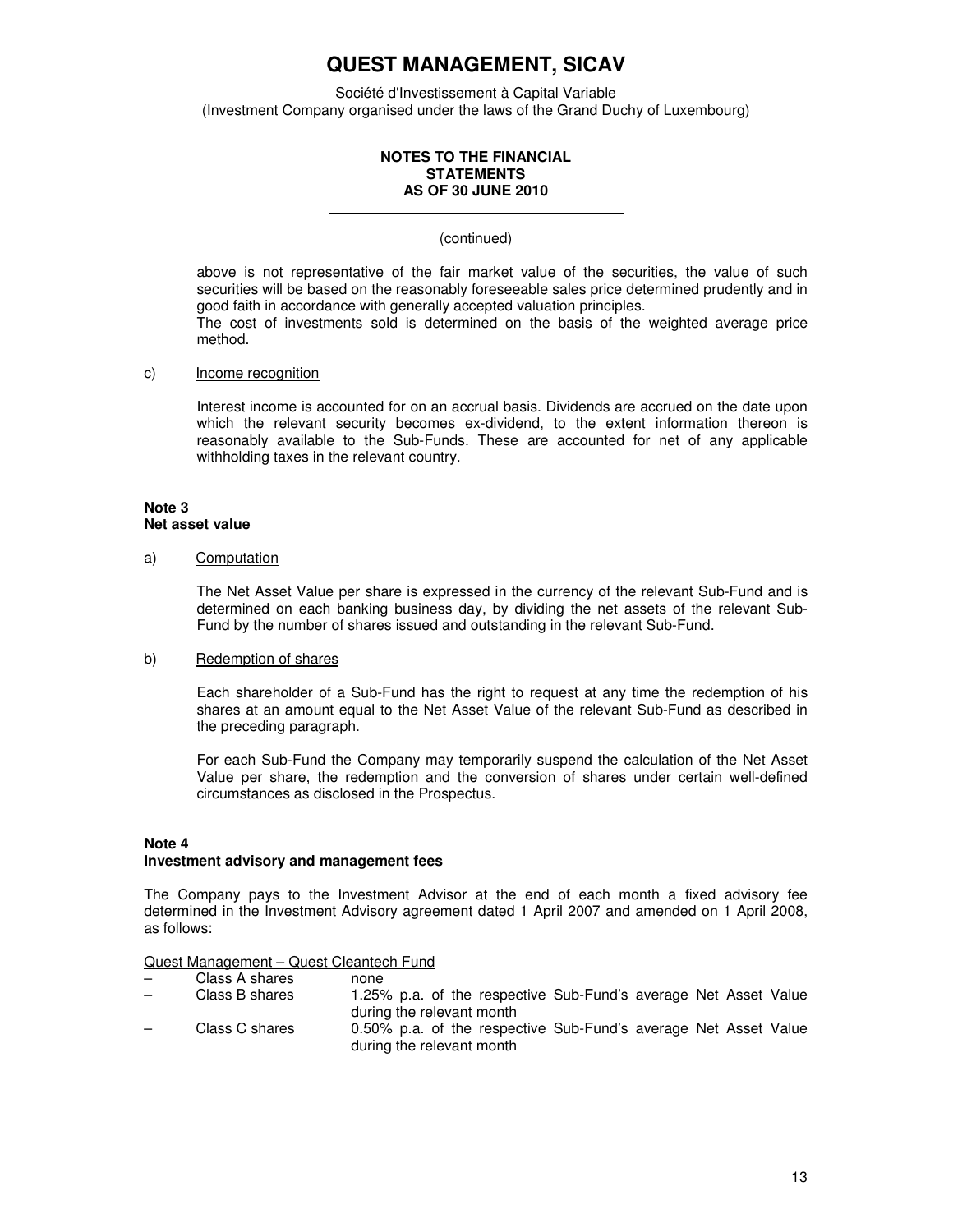Société d'Investissement à Capital Variable (Investment Company organised under the laws of the Grand Duchy of Luxembourg)

### **NOTES TO THE FINANCIAL STATEMENTS AS OF 30 JUNE 2010**

(continued)

### **Note 5 Fees for the Custodian Bank and the Management Company**

The commissions and fees for the Custodian Bank and the Management Company are calculated on the average net asset value of each month and are debited at the end of each month for the past month in accordance with the agreements signed with VP Bank (Luxembourg) S.A. and VPB Finance S.A. on 1 April 2007, as amended.

#### **Note 6 Taxes**

The Company is registered under the Luxembourg law as an investment company (Société d'Investissement à Capital Variable "SICAV"). Accordingly, no Luxembourg income or capital gains tax is, at present, payable. It is subject, however, to an annual "taxe d'abonnement" calculated at the annual rate of 0,05% of the Net Asset Value of the Company at the end of each quarter. This tax is payable quarterly. Interest/dividend income may be subject to non-recoverable withholding tax in the country of origin.

## **Note 7 Formation expenses**

The costs and expenses incurred in connection with the formation of the Company respectively in connection with the launching of new Compartments or Classes of Shares are amortised over a period not exceeding 5 years.

### **Note 8 Performance fee**

In consideration for its services, the Investment Advisor is entitled to receive from the Company, when appropriate, a performance fee payable quarterly in arrears. The performance fee is accrued daily in the calculation of the Net Asset Value per share, according to the performance fee structure set forth below.

For the class A shares of the Sub-Fund Quest Management - Quest Cleantech Fund, the Company pays the Investment Advisor a Performance Fee consisting of:

- 20% of the net realized and unrealized appreciation, if any, in the Net Asset Value of the Sub-Fund's shares which is in excess of the benchmark short interest rate, on a time-weighted rolling quarter basis, applied to 90% of the fully existing shares since start of quarter;
- 20% of the net realized and unrealized appreciation, if any, in the Net Asset Value of the Sub-Fund's shares which is in excess of the benchmark short interest rate since beginning of current quarter, applied to 10% of the fully existing shares since beginning of quarter;
- 20% of the net realized and unrealized appreciation, if any, in the Net Asset Value of the Sub-Fund's newly subscribed shares during the quarter which is in excess of the benchmark short interest rate since related subscription dates.

The short interest rate is defined as EUR 3 month LIBOR.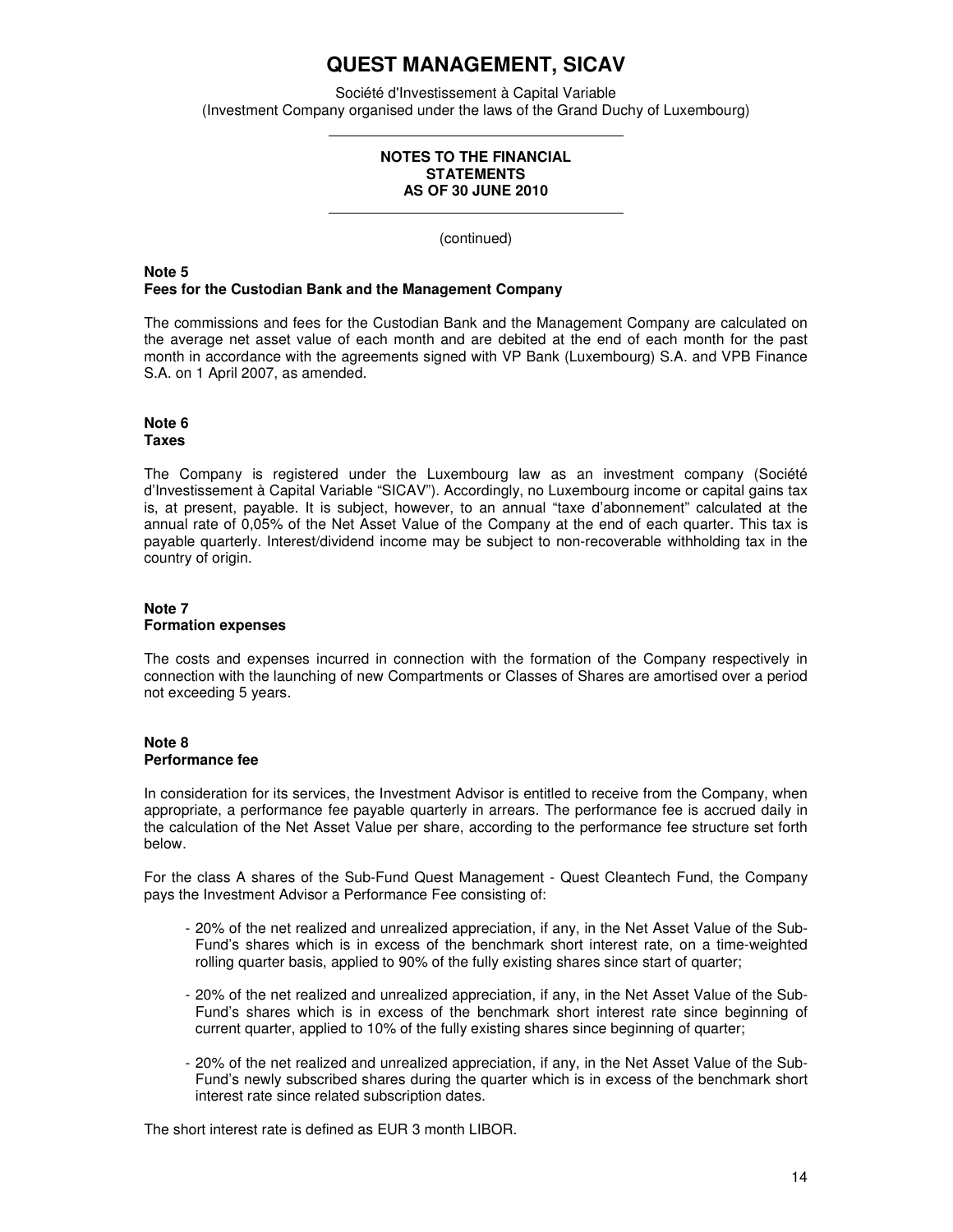Société d'Investissement à Capital Variable (Investment Company organised under the laws of the Grand Duchy of Luxembourg)

### **NOTES TO THE FINANCIAL STATEMENTS AS OF 30 JUNE 2010**

(continued)

For the Class A shares of the Sub-Fund Quest Management - Quest Cleantech Fund, the Company does not pay the Investment Advisor a quarterly fee unless the Company's return is higher than the benchmark interest rate for that particular quarter. A quarterly performance fee is only calculated when the performance of the Net Asset Value per share calculated on the basis of a rolling year is positive. Furthermore, the quarterly performance fee calculated per share may not exceed the performance of the Net Asset Value per share calculated on the basis of a rolling year.

The performance fee is charged to the Company on a quarterly basis and paid out of the assets of the Company. The transfer will be executed by the Management Company.

In the case of the class A shares of Quest Management - Quest Cleantech Fund, the Investment Advisor may choose to waive all of its fee or any portion thereof at its absolute discretion for an indefinite period, in order to reduce the impact such fee may have on the performance of the Sub-Fund in instances where the Sub-Fund's net assets are of insufficient size.

There is no performance fee charged in relation to Class B and Class C shares of Quest Management – Quest Cleantech Fund.

### **Note 9 Exchange rates**

Exchange rates as of 30 June 2010:

| 1 EUR | $=$ | USD  | 1.221499 |
|-------|-----|------|----------|
| 1 EUR | $=$ | GBP  | 0.812111 |
| 1 EUR | $=$ | CHF  | 1.321540 |
| 1 EUR | $=$ | NOK  | 7.910571 |
| 1 EUR | $=$ | DKK. | 7.449493 |

### **Note 10 Forward foreign exchange contracts**

There were no forward foreign exchange contracts outstanding at the end of the year/period.

### **Note 11 Investments in related parties**

As of the date of this report, the Sub-Fund of the Fund has not invested in related parties.

### **Note 12 Changes in security portfolio**

Information about the changes that have occurred in the securities portfolio of the Sub-Fund during the reporting period can be obtained from the Registered Office or from the Custodian Bank.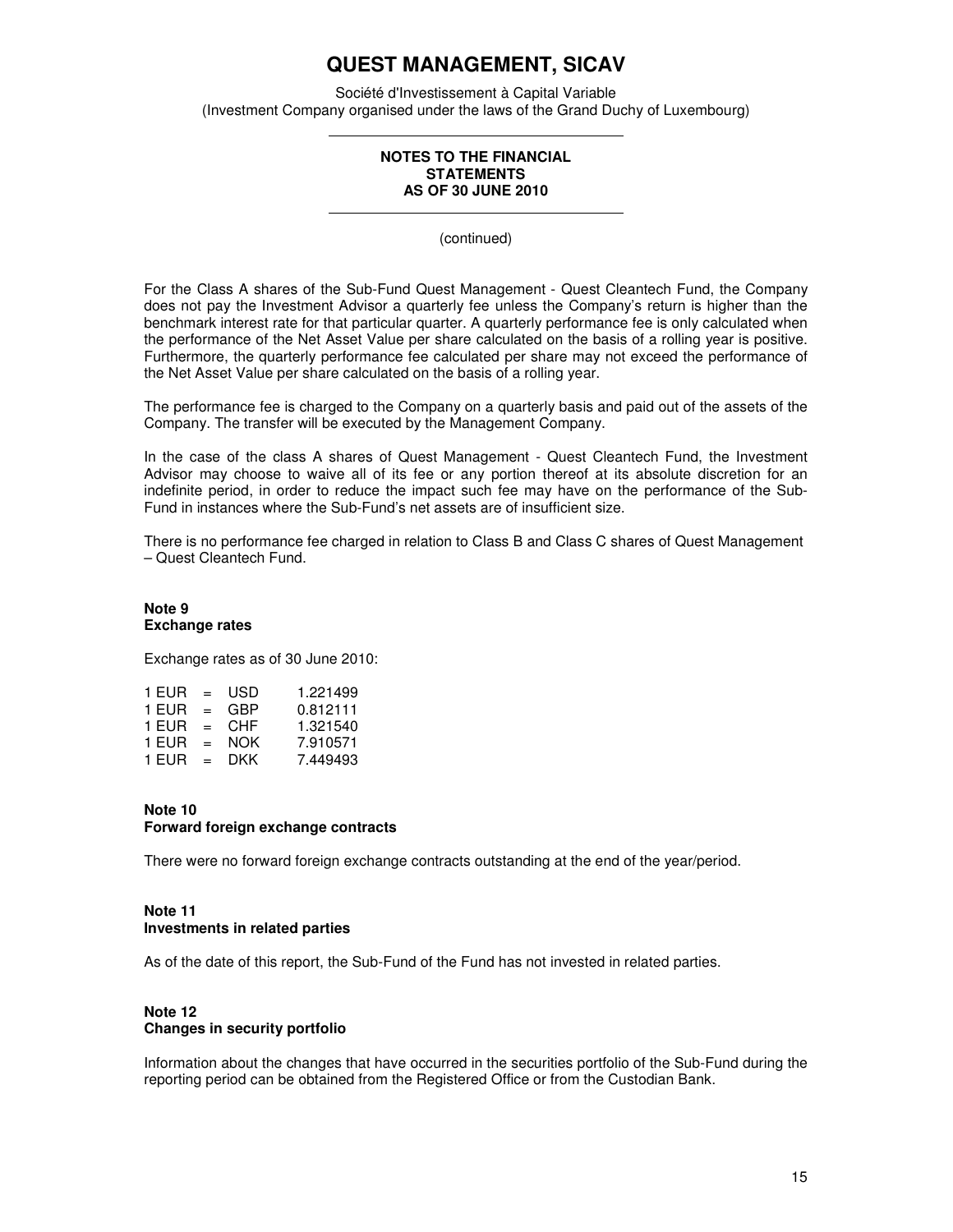Société d'Investissement à Capital Variable (Investment Company organised under the laws of the Grand Duchy of Luxembourg)

### **NOTES TO THE FINANCIAL STATEMENTS AS OF 30 JUNE 2010**

(continued)

### **Note 13 Future contracts on securities**

Future contracts on securities remaining open at the closing date are valued by reference to the last known market price. Any unrealised gains and losses are included in the statement of net assets.

There were no open future contracts on securities as of the date of this report.